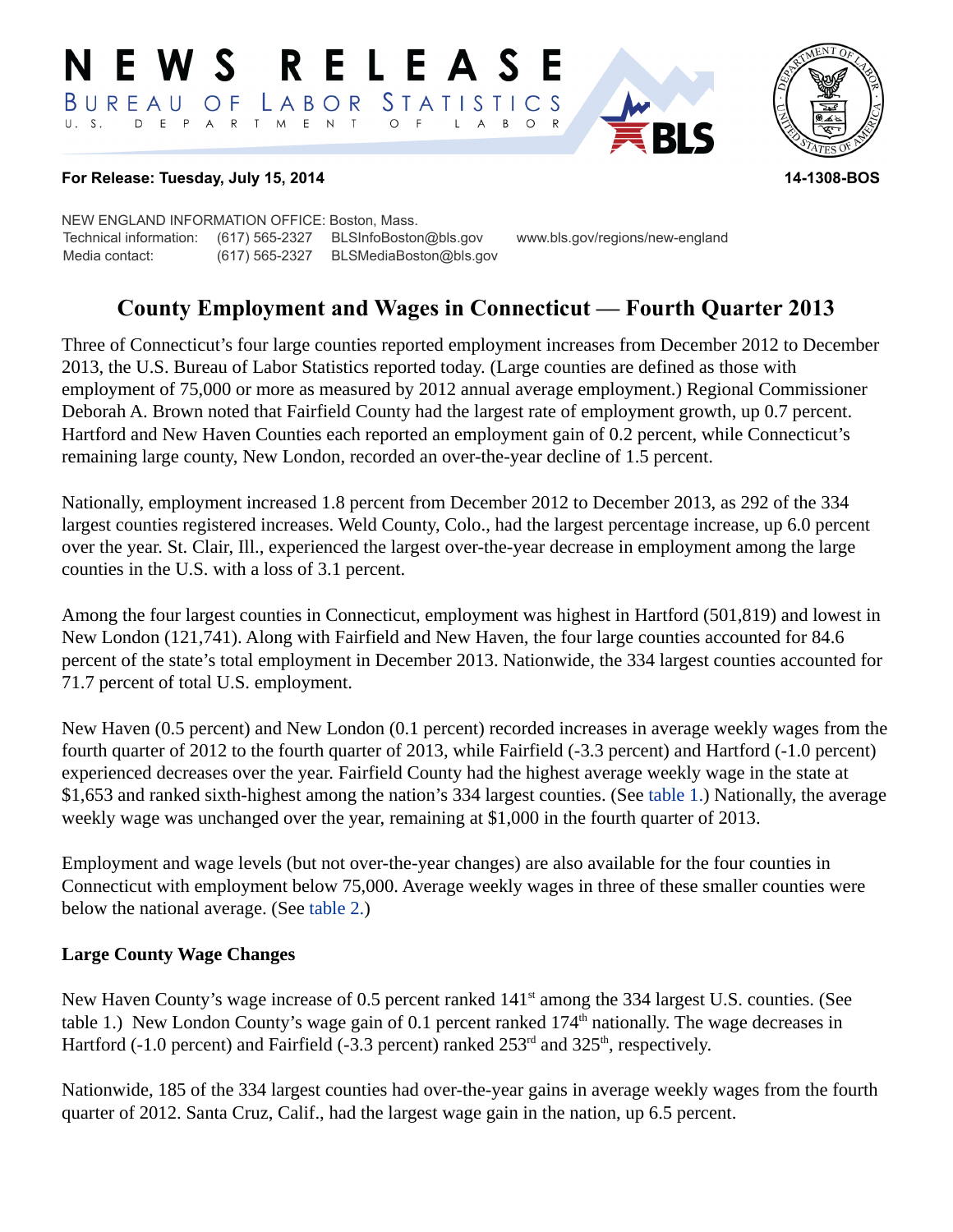Of the 334 largest counties, 140 experienced over-the year decreases in average weekly wages. Douglas, Colo., had the largest average weekly wage decrease with a loss of 29.7 percent.

## **Large County Average Weekly Wages**

As noted, average weekly wages in Fairfield County placed sixth among the 334 largest U.S. counties in the fourth quarter of 2013. Hartford (\$1,197, 34<sup>th</sup>) and New Haven (\$1,040, 76<sup>th</sup>) joined Fairfield with average weekly wages above the U.S. average of \$1,000, placing all three in the top quarter of the nationwide ranking. The average weekly wage in the state's remaining large county, New London (\$971), was below the national average, but still ranked in the top half nationwide at  $120<sup>th</sup>$ .

Among the highest-paid large U.S. counties, San Mateo, Calif., held the top position with an average weekly wage of \$2,724. New York, N.Y., was second with an average weekly wage of \$2,041, followed by Santa Clara, Calif. (\$1,972), and San Francisco, Calif. (\$1,753).

Horry, S.C. (\$587) reported the lowest wage nationwide, followed by the counties of Cameron and Hidalgo, Texas (\$598 and \$620, respectively). Wages in the lowest-ranked county, Horry, were less than one-fourth of the average weekly wage reported for the highest-ranked county, San Mateo, Calif.

## **Average Weekly Wages in Connecticut's Smaller Counties**

Three of the four counties in Connecticut with employment below 75,000—Litchfield, Windham, and Tolland counties—had average weekly wages lower than the national average of \$1,000, with Windham reporting the lowest, \$797. Middlesex County was the exception, with an average weekly wage of \$1,023. (See [table 2](#page-4-0).)

When considering all eight counties in Connecticut, four had an average weekly wage above the national average of \$1,000. New London was just below the national average with an average weekly wage of \$971, while wages in the remaining counties were all below \$900 per week. (See [chart 1](#page-6-0).)

## **Additional Statistics and other Information**

QCEW data for states have been included in this release in table 3. For additional information about quarterly employment and wages data, please read the Technical Note or visit the QCEW Web site at [www.bls.gov/cew](https://www.bls.gov/cew/publications/employment-and-wages-annual-averages/2012/home.htm).

An annual bulletin, *Employment and Wages Annual Averages Online*, features comprehensive information by detailed industry on establishments, employment, and wages for the nation and all states. The 2012 edition of this publication, which was published in September 2013, contains selected data produced by Business Employment Dynamics (BED) on job gains and losses, as well as selected data from the first quarter 2013 version of the national news release. Tables and additional content from *Employment and Wages Annual Averages 2012* are now available online at [www.bls.gov/cew/publications/employment-and-wages-annual](https://www.bls.gov/cew/publications/employment-and-wages-annual-averages/2012/home.htm)[averages/2012/home.htm.](https://www.bls.gov/cew/publications/employment-and-wages-annual-averages/2012/home.htm) The 2013 edition of *Employment and Wages Annual Averages Online* will be available in September 2014.

Information in this release will be made available to sensory impaired individuals upon request. Voice phone: 202-691-5200; Federal Relay Services: 1-800-877-8339.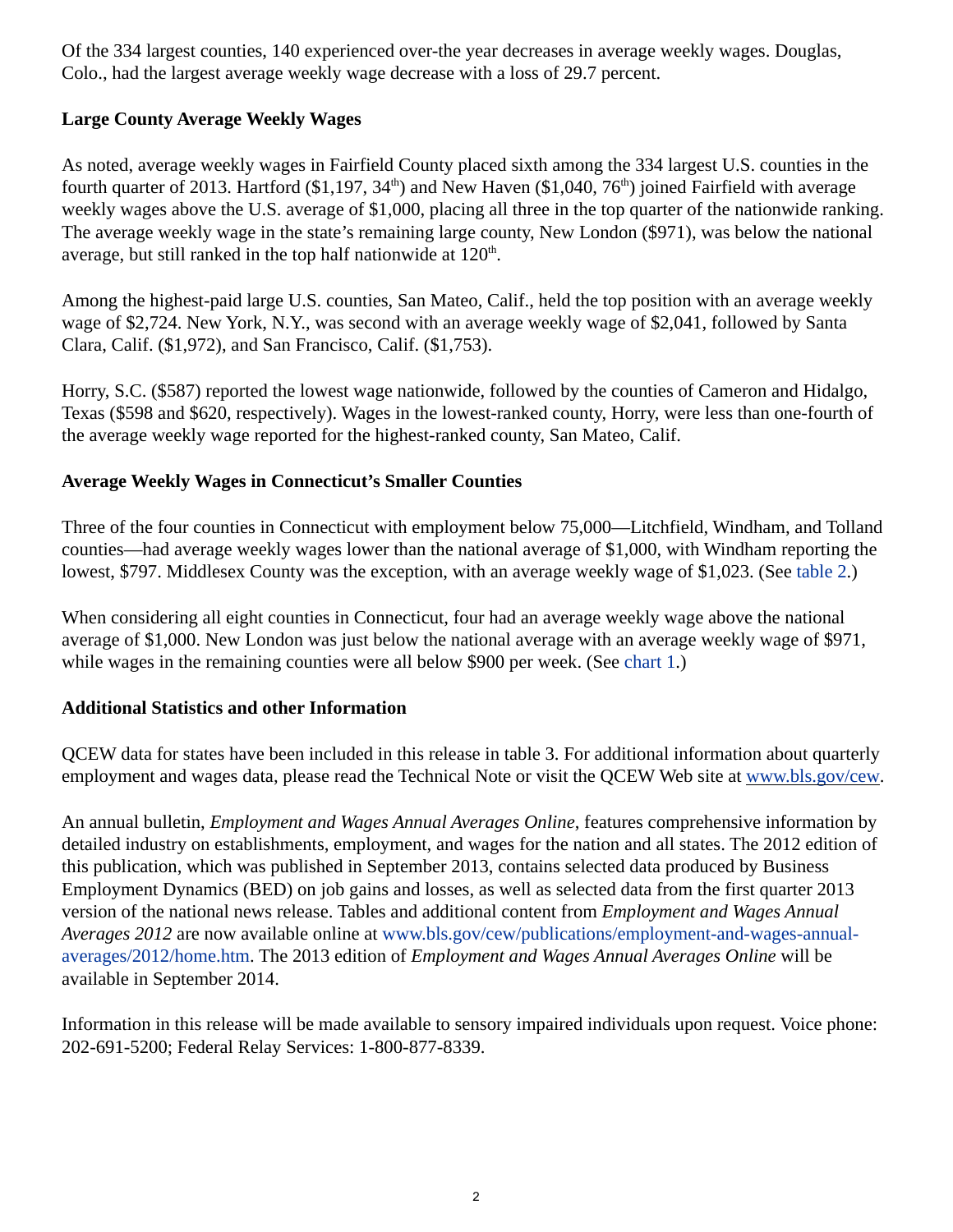# **Technical Note**

Average weekly wage data by county are compiled under the Quarterly Census of Employment and Wages (QCEW) program, also known as the ES-202 program. The data are derived from summaries of employment and total pay of workers covered by state and federal unemployment insurance (UI) legislation and provided by State Workforce Agencies (SWAs). The 9.3 million employer reports cover 136.1 million full- and parttime workers. The average weekly wage values are calculated by dividing quarterly total wages by the average of the three monthly employment levels of those covered by UI programs. The result is then divided by 13, the number of weeks in a quarter. It is to be noted, therefore, that over-the-year wage changes for geographic areas may reflect shifts in the composition of employment by industry, occupation, and such other factors as hours of work. Thus, wages may vary among counties, metropolitan areas, or states for reasons other than changes in the average wage level. Data for all states, Metropolitan Statistical Areas (MSAs), counties, and the nation are available on the BLS Web site at [www.bls.gov/cew/](https://www.bls.gov/cew/); however, data in QCEW press releases have been revised and may not match the data contained on the Bureau's Web site.

QCEW data are not designed as a time series. QCEW data are simply the sums of individual establishment records reflecting the number of establishments that exist in a county or industry at a point in time. Establishments can move in or out of a county or industry for a number of reasons—some reflecting economic events, others reflecting administrative changes.

The preliminary QCEW data presented in this release may differ from data released by the individual states as well as from the data presented on the BLS Web site. These potential differences result from the states' continuing receipt, review and editing of UI data over time. On the other hand, differences between data in this release and the data found on the BLS Web site are the result of adjustments made to improve over-the-year comparisons. Specifically, these adjustments account for administrative (noneconomic) changes such as a correction to a previously reported location or industry classification. Adjusting for these administrative changes allows users to more accurately assess changes of an economic nature (such as a firm moving from one county to another or changing its primary economic activity) over a 12-month period. Currently, adjusted data are available only from BLS press releases.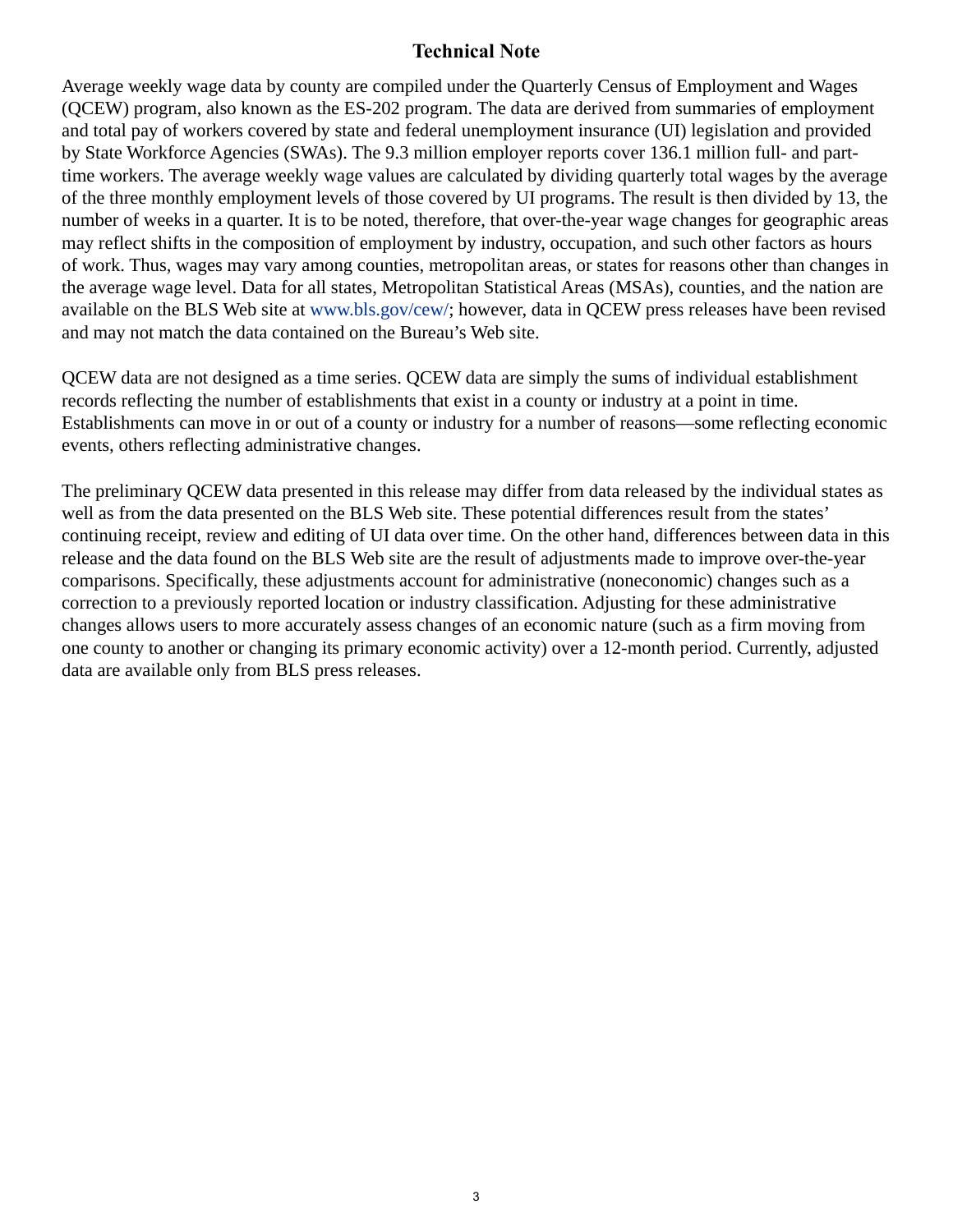#### <span id="page-3-0"></span>**Table 1. Covered employment and wages in the United States and the 4 largest counties in Connecticut, fourth quarter 2013**

|      |                                 | Employment                                       |                                                   | Average Weekly Wage (1)   |                                       |                                                              |                                                   |
|------|---------------------------------|--------------------------------------------------|---------------------------------------------------|---------------------------|---------------------------------------|--------------------------------------------------------------|---------------------------------------------------|
| Area | December<br>2013<br>(thousands) | Percent<br>change,<br>December<br>$2012 - 13(2)$ | National<br>ranking by<br>percent<br>change $(3)$ | Average<br>weekly<br>wage | National<br>ranking by<br>level $(3)$ | Percent<br>change,<br>fourth<br>quarter<br>$2012 - 13^{(2)}$ | National<br>ranking by<br>percent<br>change $(3)$ |
|      | 136,129.4                       | 1.8                                              | --                                                | \$1,000                   | --                                    | 0.0                                                          |                                                   |
|      | 1.661.2                         | 0.3                                              | --                                                | 1.238                     |                                       | $-1.3$                                                       | 49                                                |
|      | 420.0                           | 0.7                                              | 230                                               | 1,653                     | 6                                     | $-3.3$                                                       | 325                                               |
|      | 501.8                           | 0.2                                              | 279                                               | 1,197                     | 34                                    | $-1.0$                                                       | 253                                               |
|      | 361.9                           | 0.2                                              | 279                                               | 1.040                     | 76                                    | 0.5                                                          | 141                                               |
|      | 121.7                           | $-1.5$                                           | 329                                               | 971                       | 120                                   | 0.1                                                          | 174                                               |

<span id="page-3-1"></span>Footnotes:

(1) Average weekly wages were calculated using unrounded data.

(2) Percent changes were computed from quarterly employment and pay data adjusted for noneconomic county reclassifications.

(3) Ranking does not include data for Puerto Rico or the Virgin Islands.

(4) Totals for the United States do not include data for Puerto Rico or the Virgin Islands.

NOTE: Covered employment and wages includes workers covered by Unemployment Insurance (UI) and Unemployment Compensation for Federal Employees (UCFE) programs. Data are preliminary.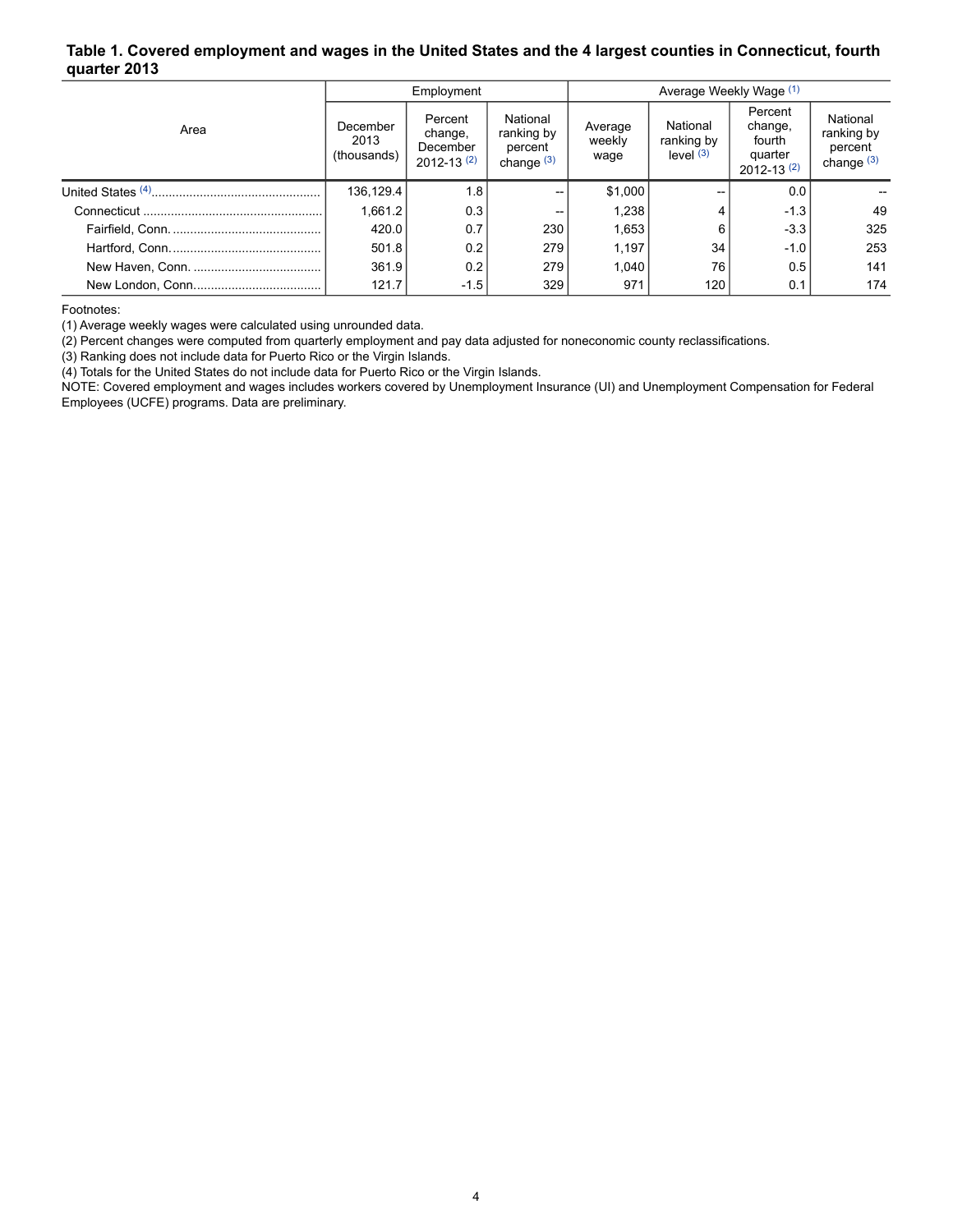#### <span id="page-4-0"></span>**Table 2. Covered(1) employment and wages in the United States and all of the counties in Connecticut, fourth quarter 2013(2)**

| Area    | Employment<br>December<br>2013 | Average<br>Weekly<br>Wage(3) |  |
|---------|--------------------------------|------------------------------|--|
|         | 136,129,407                    | \$1,000                      |  |
|         | 1,661,204                      | 1.238                        |  |
|         | 420,040                        | 1,653                        |  |
|         | 501,819                        | 1.197                        |  |
|         | 61,481                         | 864                          |  |
|         | 67,335                         | 1.023                        |  |
|         | 361,876                        | 1.040                        |  |
|         | 121,741                        | 971                          |  |
|         | 41,105                         | 877                          |  |
| Windham | 39,893                         | 797                          |  |

Footnotes:

(1) Includes workers covered by Unemployment Insurance (UI) and Unemployment Compensation for Federal Employees (UCFE) programs.

(2) Data are preliminary.

<span id="page-4-1"></span>(3) Average weekly wages were calculated using unrounded data.

<span id="page-4-2"></span>(4) Totals for the United States do not include data for Puerto Rico or the Virgin Islands.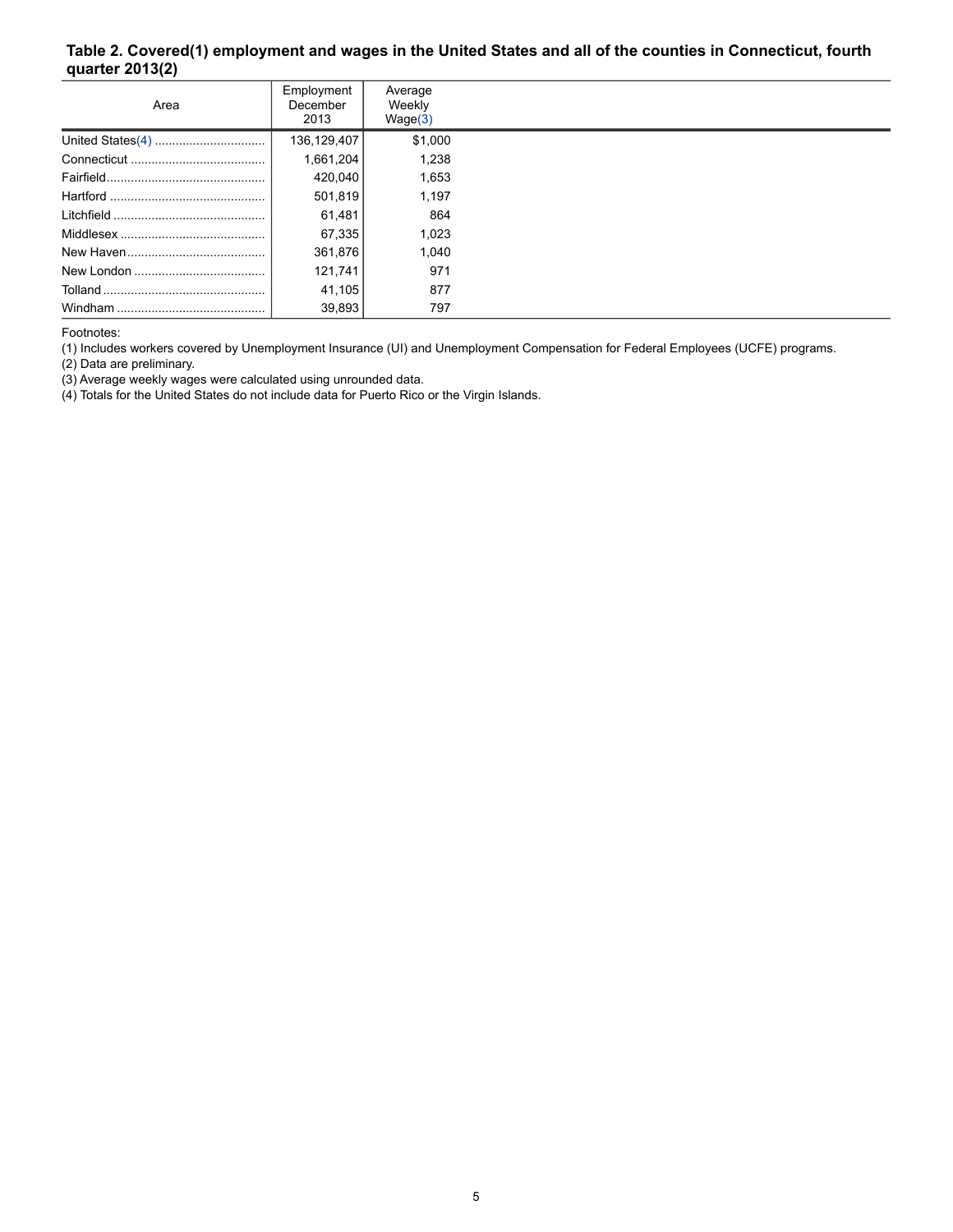#### **Table 3. Covered employment and wages by state, fourth quarter 2013**

|       | Employment                      |                                           | Average weekly wage (1)   |                                 |                                                 |                                             |  |
|-------|---------------------------------|-------------------------------------------|---------------------------|---------------------------------|-------------------------------------------------|---------------------------------------------|--|
| State | December<br>2013<br>(thousands) | Percent<br>change,<br>December<br>2012-13 | Average<br>weekly<br>wage | National<br>ranking by<br>level | Percent<br>change,<br>fourth quarter<br>2012-13 | National<br>ranking by<br>percent<br>change |  |
|       | 136,129.4                       | 1.8                                       | \$1,000                   |                                 | 0.0                                             |                                             |  |
|       | 1,866.5                         | 1.0                                       | 851                       | 34                              | $-0.5$                                          | 39                                          |  |
|       | 315.1                           | 0.0                                       | 1,022                     | 14                              | 1.6                                             | 7                                           |  |
|       | 2,571.0                         | 2.4                                       | 906                       | 23                              | $-0.5$                                          | 39                                          |  |
|       | 1,154.3                         | -0.5                                      | 771                       | 47                              | 0.4                                             | 22                                          |  |
|       | 15,650.3                        | 2.8                                       | 1,175                     | 6                               | $-0.9$                                          | 43                                          |  |
|       | 2,383.9                         | 3.1                                       | 1,023                     | 13                              | $-0.9$                                          | 43                                          |  |
|       | 1,661.2                         | 0.3                                       | 1,238                     | 4                               | $-1.3$                                          | 49                                          |  |
|       | 419.6                           | 1.8                                       | 1,035                     | 9                               | $-0.6$                                          | 41                                          |  |
|       | 727.3                           | 0.6                                       | 1,638                     | 1                               | $-3.9$                                          | 51                                          |  |
|       | 7,739.5                         | 2.7                                       | 883                       | 29                              | 0.2                                             | 27                                          |  |
|       | 3,986.9                         | 2.5                                       | 924                       | 21                              | -0.1                                            | 32                                          |  |
|       | 632.9                           | 1.7                                       | 871                       | 30                              | 0.3                                             | 25                                          |  |
|       | 634.5                           | 2.6                                       | 754                       | 50                              | 3.0                                             | $\overline{2}$                              |  |
|       | 5,758.9                         | 1.0                                       | 1,060                     | 8                               | 0.2                                             | 27                                          |  |
|       | 2,896.9                         | 1.6                                       | 814                       | 40                              | $-0.2$                                          | 35                                          |  |
|       | 1,510.9                         | 1.4                                       | 834                       | 38                              | 1.6                                             | $\overline{7}$                              |  |
|       | 1,359.5                         | 1.6                                       | 832                       | 39                              | $-0.4$                                          | 38                                          |  |
|       | 1,818.0                         | 1.2                                       | 804                       | 42                              | 0.2                                             | 27                                          |  |
|       | 1,911.6                         | 0.9                                       | 889                       | 26                              | 05                                              | 20                                          |  |
|       | 586.8                           | 0.8                                       | 786                       | 46                              | 1.7                                             | 5                                           |  |
|       | 2,555.1                         | 0.4                                       | 1,076                     | 7                               | $-0.9$                                          | 43                                          |  |
|       | 3,332.9                         | 1.5                                       | 1,258                     | 3                               | 0.8                                             | 17                                          |  |
|       | 4,072.4                         | 2.0                                       | 952                       | 20                              | $-0.2$                                          | 35                                          |  |
|       | 2,720.6                         | 1.7                                       | 988                       | 16                              | 0.3                                             | 25                                          |  |
|       | 1,108.1                         | 1.1                                       | 729                       | 51                              | 1.3                                             | 11                                          |  |
|       | 2,670.4                         | 1.1                                       | 861                       | 32                              | $-0.2$                                          | 35                                          |  |
|       | 440.0                           | 1.3                                       | 760                       | 48                              | 0.4                                             | 22                                          |  |
|       | 944.3                           | 1.4                                       | 796                       | 43                              | -0.1                                            | 32                                          |  |
|       | 1,180.5                         | 3.0                                       | 884                       | 28                              | 0.7                                             | 18                                          |  |
|       | 629.3                           | 1.4                                       | 1,017                     | 15                              | $-0.8$                                          | 42                                          |  |
|       | 3,887.5                         | 1.2                                       | 1,186                     | 5                               | 1.1                                             | 14                                          |  |
|       | 796.2                           | $-0.1$                                    | 814                       | 40                              | 1.4                                             | 10                                          |  |
|       | 8,888.6                         | 1.7                                       | 1,266                     | 2                               | -1.1                                            | 48                                          |  |
|       | 4,045.5                         | 1.9                                       | 860                       | 33                              | 0.7                                             | 18                                          |  |
|       | 435.0                           | 3.3                                       | 980                       | 17                              | 3.8                                             |                                             |  |
|       | 5,175.4                         | 1.4                                       | 887                       | 27                              | 0.0                                             | 30                                          |  |
|       | 1,581.3                         | 0.6                                       | 851                       | 34                              | $-0.1$                                          | 32                                          |  |
|       | 1,699.6                         | 25                                        | 894                       | 25                              | 2.6                                             | 3                                           |  |
|       | 5,650.3                         | 0.4                                       | 976                       | 18                              | 0.4                                             | 22                                          |  |
|       | 462.7                           | 1.4                                       | 960                       | 19                              | 1.5                                             | 9                                           |  |
|       | 1,875.8                         | 2.3                                       | 793                       | 44                              | 1.0                                             | 15                                          |  |
|       | 407.1                           | 1.3                                       | 759                       | 49                              | 1.3                                             | 11                                          |  |
|       | 2,758.3                         | 1.8                                       | 895                       | 24                              | $-0.9$                                          | 43                                          |  |
|       | 11,246.3                        | 2.6                                       | 1,027                     | 12                              | 0.0                                             | 30                                          |  |
|       | 1,284.7                         | 3.1                                       | 836                       | 37                              | $-0.9$                                          | 43                                          |  |
|       | 308.5                           | 0.6                                       | 848                       | 36                              | 2.3                                             |                                             |  |
|       | 3,670.0                         | 0.1                                       | 1,028                     | 11                              | $-1.3$                                          | 49                                          |  |
|       | 2,976.0                         | 25                                        | 1,034                     | 10                              | 1.7                                             | 5                                           |  |
|       | 710.1                           | -0.6                                      | 792                       | 45                              | 0.5                                             | 20                                          |  |
|       | 2,751.8                         | 1.0                                       | 865                       | 31                              | 1.2                                             | 13                                          |  |
|       | 279.2                           | 0.6                                       | 917                       | 22                              | 1.0                                             | 15                                          |  |
|       | 958.3                           | $-2.3$                                    | 551                       | (3)                             | 0.2                                             | (3)                                         |  |
|       | 38.5                            | $-3.6$                                    | 754                       | (3)                             | 2.4                                             | (3)                                         |  |

Note: See footnotes at end of table.